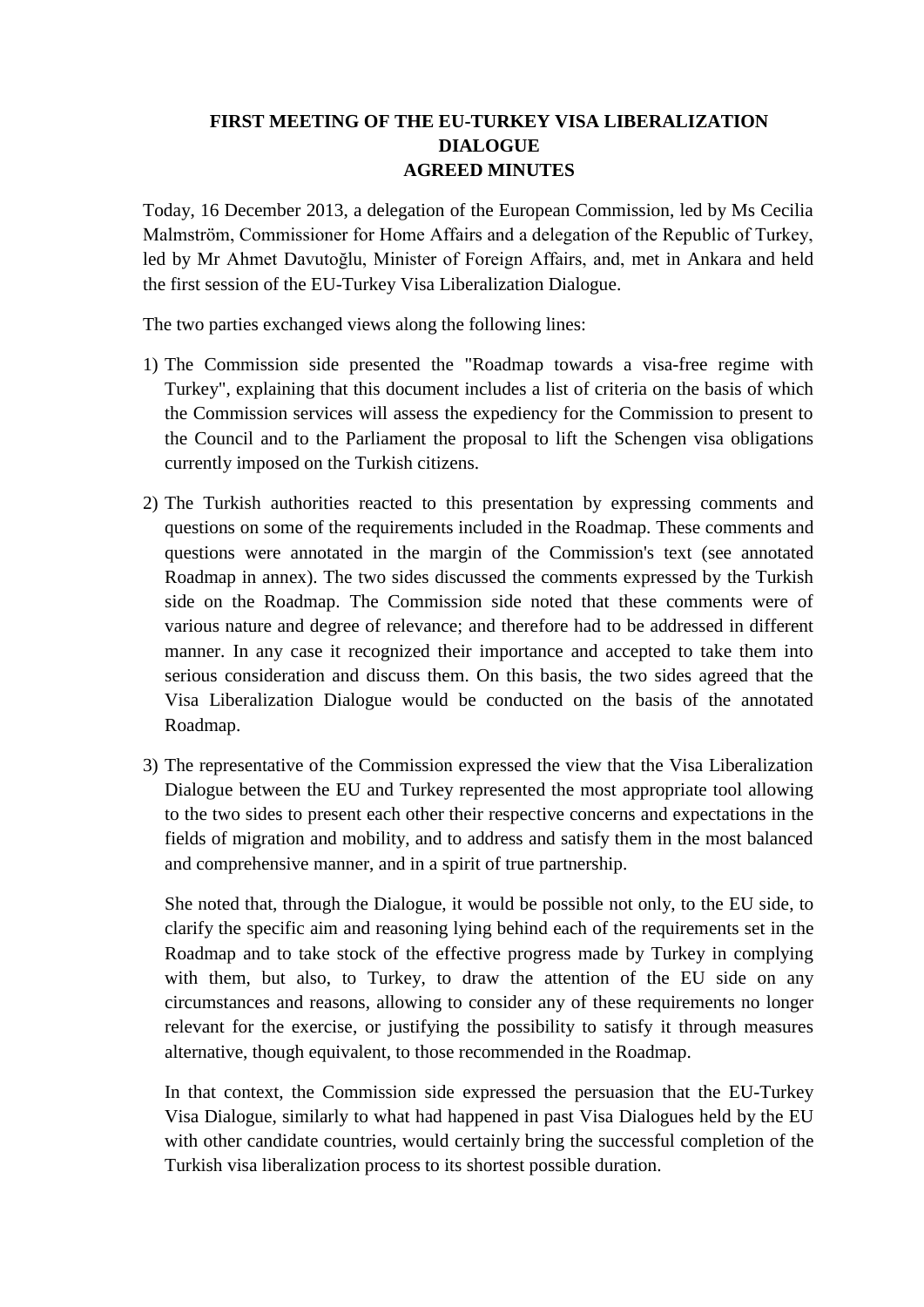4) The representative of the Commission and the representative of Turkey confirmed that the EU-Turkey Readmission Agreement will be signed in parallel with the present first session of the Visa Liberalization Dialogue, on the basis of the text which had been initialled by the representatives of the two sides on the 21 June 2012, and said that they not only looked forward to see that agreement ratified as soon as possible, but also expected it to be subsequently applied in all its provisions.

Both sides agreed on the quick establishment of the Joint Readmission Committee foreseen by the article 19 of the Agreement, once the latter has entered into force. The two sides agreed also that this Committee, inter alia, will have to address the practical aspects of the application of the agreement between Turkey and those EU Member States not having with Turkey a common land frontier, or land, sea and air communications, as well as the implementation of the article 7 (1) of the agreement.

5) The Commission, finally, took note of the declaration made by the Turkish side as regard its readiness to consider the possibility to denounce and terminate the validity of the Readmission Agreement -in line with its article 24- if, by the time of the entry into force of its provisions related to the readmission of third country nationals, the Commission has not presented to the Council and to the Parliament the proposal to lift the visa obligations imposed on Turkish citizens, in order to provide them with visa free regime within a reasonable time .

In response to this, the Commission representative underlined that those provisions were due to enter into force only three years after the ratification of the agreement and expressed the conviction that within that time frame the Dialogue did have the capacity to rapidly produce successful results, provided of course that both the sides would engage into it in an effective and constructive manner.

Annex: Annotated Road Map Towards a Visa-Free Regime with Turkey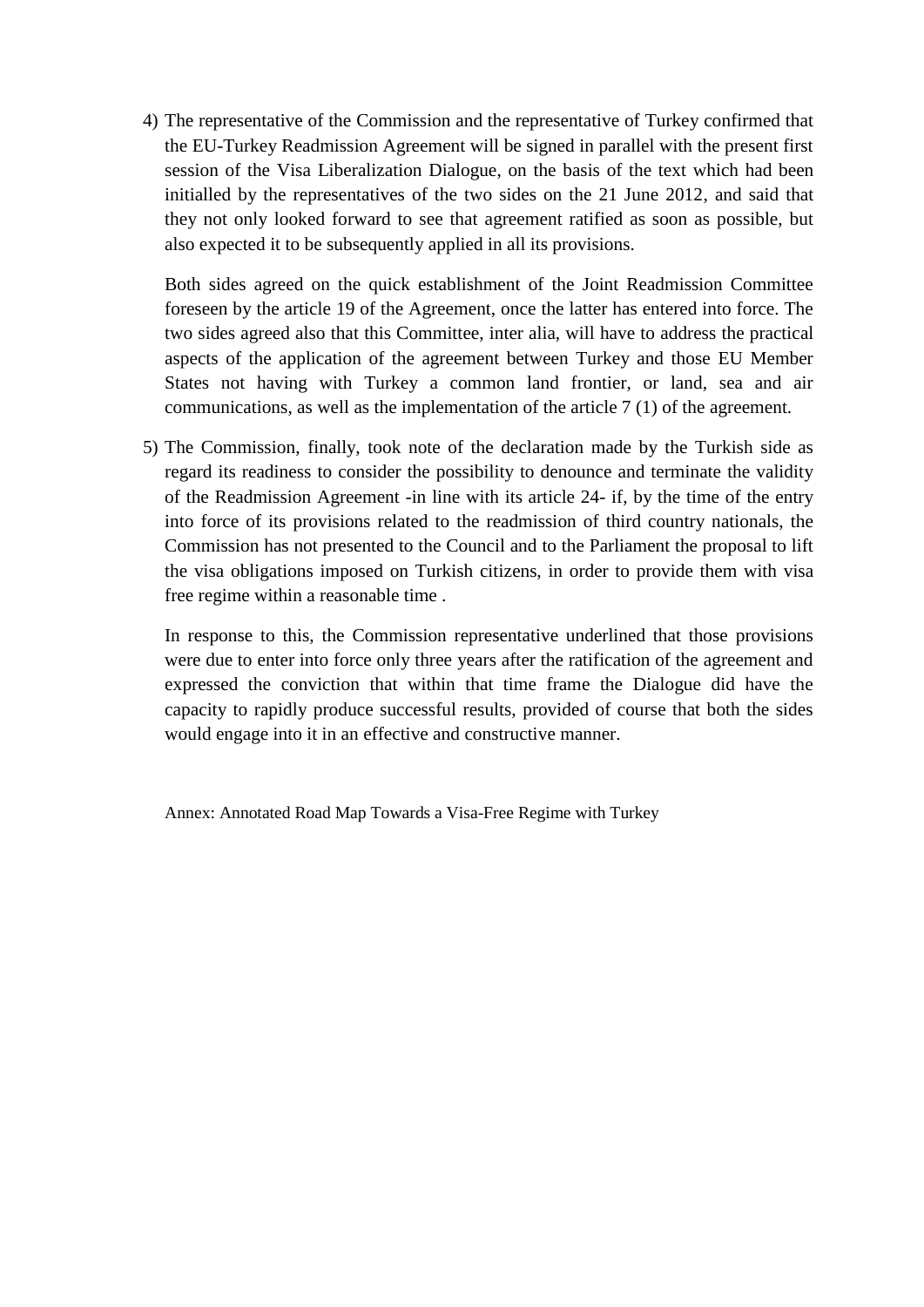### **ANNOTATED ROADMAP TOWARDS A VISA-FREE REGIME WITH TURKEY (REV.1)**

### **12 JULY 2013**

### **A.** *The Dialogue*

Within the broader dialogue and cooperation framework between the EU and its Member States and Turkey in Justice and Home Affairs matters, the dialogue between the European Commission and Turkish authorities in view of preparing, fostering and monitoring the visa liberalisation process will be initiated in parallel with the signature of the readmission agreement, and will be based on the present Roadmap.

The Roadmap identifies the areas where Turkey will have to undertake legislative and administrative reforms with a view to establishing a secure environment for visa-free travel. Bearing in mind such objective, this Roadmap seeks to identify the legislation and all other measures that Turkey needs to adopt and implement and the requirements it needs to fulfil to achieve visa liberalisation.

Turkey looks forward, within the framework of the Visa Dialogue, to discuss the contents of the Roadmap, by demonstrating that some of the problems feared by the European Union are exaggerated, not relevant for the visa liberalization, are no longer justified, or can adequately be prevented or addressed through measures alternative to those suggested in the Roadmap. Besides, many requirements of the Roadmap related to the visas contained under the title "Visa policy" are already met by the new Law on Foreigners and International Protection.

The Roadmap addresses the following four blocks:

- · Documents security;
- · Migration and border management
- · Public order and security;
- · Fundamental rights.

In addition, the Roadmap includes a specific set of requirements in the area of readmission of illegal migrants, which Turkey is expected to fulfil and which will be specifically monitored by the Commission.

This dialogue is tailor-made to allow Turkey to focus its reform efforts and fulfil the EU's requirements. The pace of movement towards visa liberalisation will depend on Turkey's progress in adopting and implementing the measures and fulfilling the requirements set out in this Roadmap, including full and effective implementation of the readmission agreement and effective cooperation vis-à-vis all EU Member States on JHA issues as these issues are outlined in the present roadmap.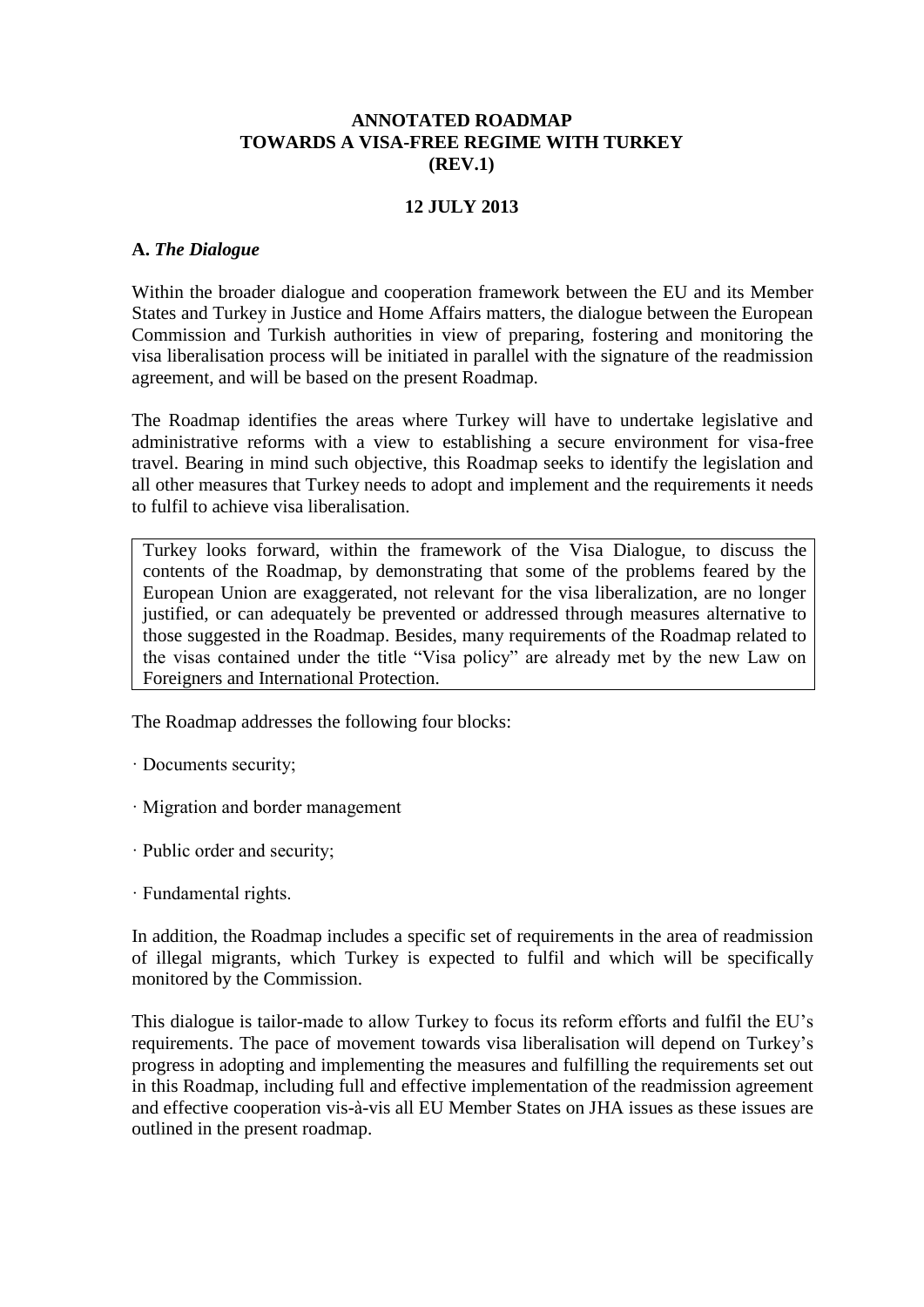Once the critical mass of the requirements set out in the Roadmap is sufficiently fulfilled, the readmission agreement for third country nationals and the visa liberalization for Turkish citizens will be implemented simultaneously. Implementation of the requirements of this Roadmap will be monitored by the Commission and Turkish authorities.

Turkey expects that the European Union will handle the Visa Dialogue in a fair, nonformalistic and result-oriented manner, so as to ensure that all the progress made by Turkey will be duly taken into account, and the duration of the visa liberalization process will not be prolonged in an unjustified manner.

Within this process, effective cooperation will be established between Turkey and the EU on JHA issues.

EU makes available financial resources with a view to meet common challenges through a new financial mechanism complementing the existing financial cooperation (IPA).

Turkey expects the Commission to table, in due time, the official proposal for the amendment of EC Regulation 2001/539 so as to include Turkey in the list of countries which are exempt from the Schengen visa requirement.

In case the foregoing amendment is not realized at the same time of the entry into force of the Readmission Agreement for third country nationals, Turkey will consider to take the necessary steps according to Paragraph 5 of Article 24 of the Readmission Agreement.

For the non-Schengen EU members, Turkey will initiate the implementation of the Readmission Agreement only when these countries lift visa requirements for Turkish citizens.

The dialogue will be conducted by Senior Officials from the European Commission and Turkey, who may decide to organise technical meetings at expert level for specific items. Progress on the issues covered by the visa liberalisation dialogue will be reported to the Council and the European Parliament.

## **B.** *Methodology*

### Reinforced consultation

The Commission will fully associate the Council to each step of the dialogue through reinforced consultation. This will include the following:

1. The full involvement of the Council in following the implementation of this Roadmap;

 2. The full participation of Member States' experts in assessing Turkey's progress in fulfilling the requirements set out in this Roadmap;

 3. Utilising the expertise of EUROPOL, EUROJUST, FRONTEX, EASO, and EMCDDA in assessing Turkey's progress in meeting these requirements.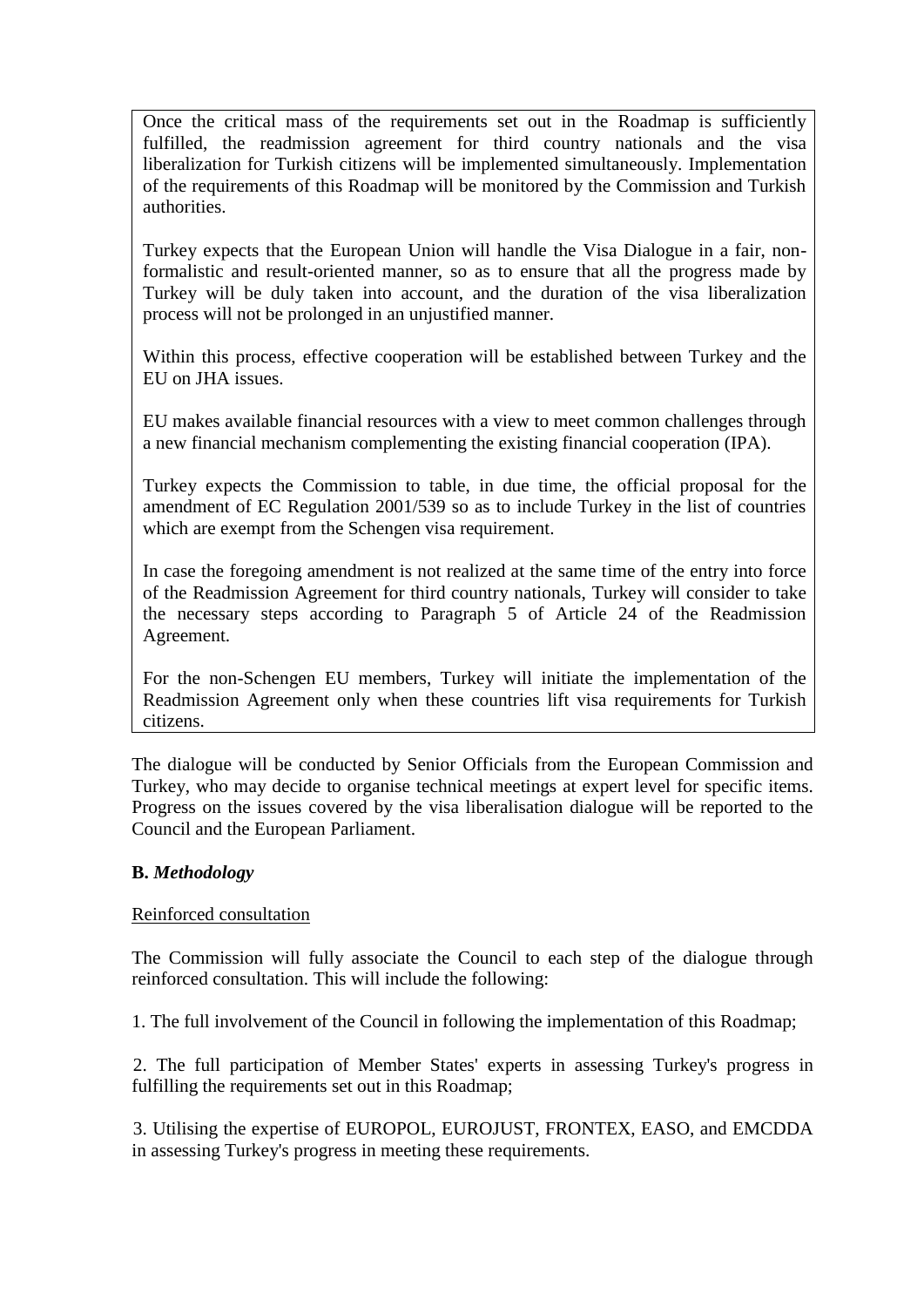### Monitoring and reporting

The Commission will present to the Council, as well as the European Parliament, regular reports detailing its assessment of Turkey's fulfilment of the requirements set out in this Roadmap. These reports will address requirements related to the different blocks of the dialogue, as well as the specific set of requirements in the area of readmission of illegal migrants.

These reports will draw upon the following sources: information provided by Turkey; assessment missions undertaken by the Commission services, EEAS and EU Member States' experts to assess Turkey's progress in the different blocks of the visa dialogue as well as the specific set of requirements in the area of readmission of illegal migrants; and data provided by EUROPOL, EUROJUST, FRONTEX, EASO, EMCDDA, and other EU agencies and bodies.

The Commission's bi-annual regular reports will evaluate the following:

1. Turkey's record in adopting or amending its legislation in line with the EU *acquis* the legislation set out in this Roadmap;

2. Turkey's record in implementing the legislation and all other measures set out in this Roadmap;

3. Turkey's record regarding the implementation of the readmission agreement and the impact of its visa policy on illegal immigration within the EU Member States; and

4. The expected migratory and security impacts of the liberalisation of the visa regime with  $Turkey<sup>1</sup>$ 

On the basis of these regular reports, the Justice and Home Affairs Council every six months will assess, and may express its opinion on the progress made by Turkey in fulfilling the requirements as set out in this roadmap, including on the implementation of the readmission agreement. The Commission will take into utmost consideration the political discussions in the Council. The Commission will also inform the European Parliament once a year of the progress of the visa dialogue.

The Commission shall regularly inform Turkey on the discussions in the Council and the European Parliament concerning the assessment of the implementation of the Roadmap requirements. Monitoring and reporting process regarding the implementation of the Roadmap shall be of a technical nature.

### Outcome of the dialogue

1

Progress will be founded on a performance based approach and conditioned on an effective and consistent implementation by Turkey of the requirements set by this Roadmap vis-àvis the EU and its Member States.

<sup>&</sup>lt;sup>1</sup> [1] The Commission will continue to monitor and report to the Council and to the European Parliament on Turkey's progress in adopting and implementing the measures and fulfilling the requirements set out in this Roadmap, taking into account, interalia, a set of performance indicators specified in the Final Remarks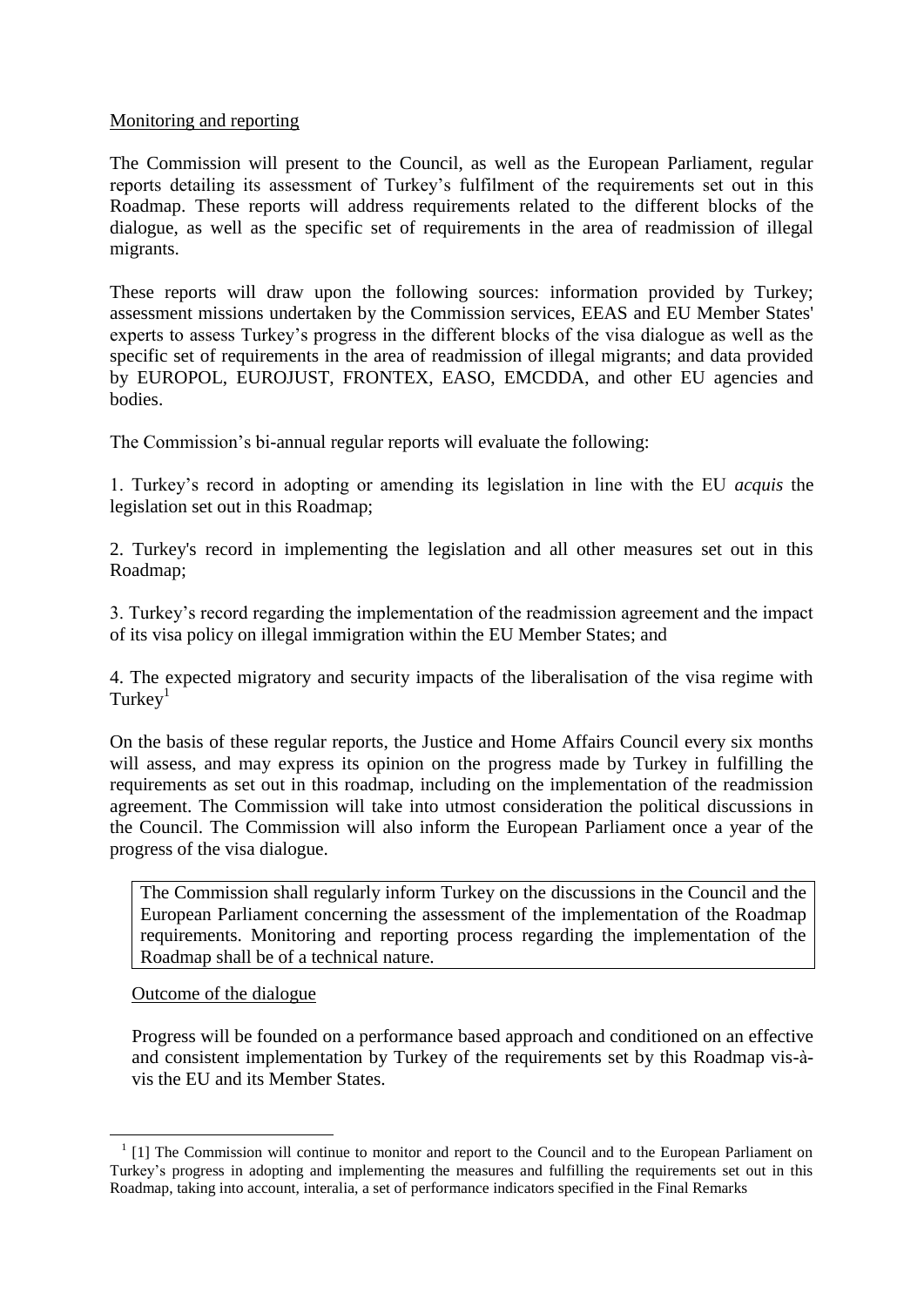Once all requirements set out in this Roadmap have fully been met, the Commission will present a proposal to the European Parliament and the Council to lift the visa obligation for Turkish citizens via an amendment of Council Regulation (EC) 539/2001.

This proposal will cover only the holders of biometric travel documents. Pursuant to Article 77(2)(a) of the Treaty on the Functioning of the European Union, the European Parliament and the Council shall decide in accordance with the ordinary legislative procedure.

## **I. Requirements related to the Readmission of illegal migrants**

## **Turkey should fulfil the following requirements:**

· Fully and effectively implement the readmission obligations existing with the Member States.

· Ratify the EU-Turkey readmission agreement initialed on 21 June 2012.

· Fully and effectively implement the EU-Turkey readmission agreement in all its provisions, in such a manner as to provide a solid track record of the fact that readmission procedures function properly in relation to all Member States;

· Establish and implement internal procedures allowing for the rapid and effective identification and return of Turkish citizens, third-country nationals and stateless persons who do not, or no longer, fulfil the conditions for entry to, presence in, or residence on the territories of one of the Member States and for the facilitated transit of persons to be returned to their country of destination, in a spirit of co-operation;

The readmission of third-country nationals and stateless persons by Turkey shall be applicable for persons who have transited directly through Turkey to EU Member States defined by article 4 of the Readmission Agreement.

Turkish Constitution guarantees the admission of all Turkish citizens into the country without any reservations. However for Turkish citizens who initiated a legal procedure in the Member States, Turkey understands that the readmission shall be realized upon the exhaustion of domestic remedies.

· Strengthen the capacity of the competent authority to process readmission applications within the timeframe given in the readmission agreement and reduce the number of pending readmission requests, including with reference to those related to third country nationals;

· Ensure that applications for readmission are processed in compliance with the domestic and the EU data protection requirements;

· Compile and share in a timely manner with the competent authorities of Member States and the European Commission detailed statistics on readmission;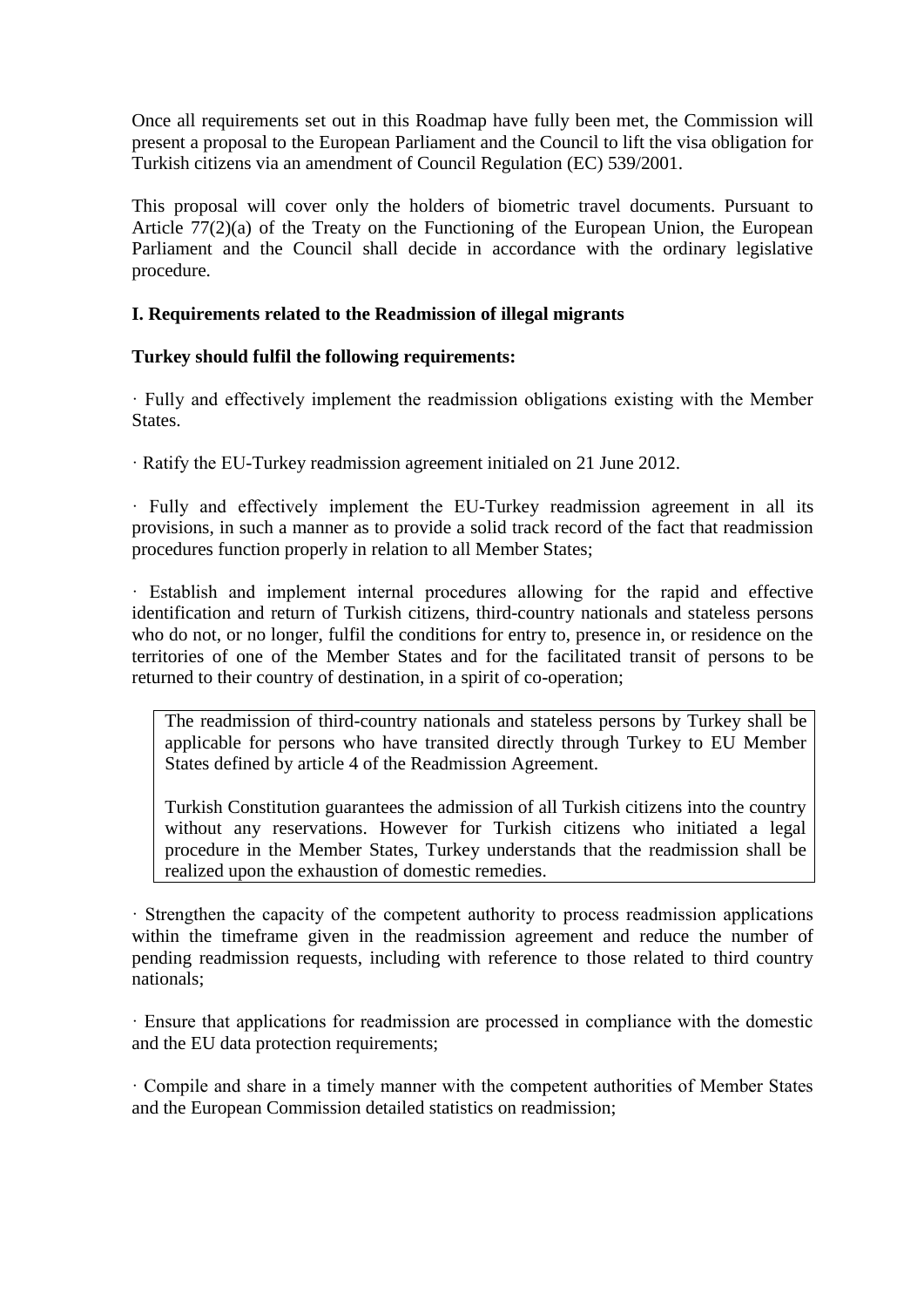· Effectively seek to conclude and implement readmission agreements with the countries that represent sources of important illegal migration flows directed towards Turkey or the EU Member States.

The EU should provide effective assistance to Turkey for the conclusion of readmission agreements with the third countries.

## **II. Requirements related to Document Security; Migration management; Public Order and Security; Fundamental Rights**

## **BLOCK 1: Document Security**

### **Passports/travel documents, ID cards and breeder documents:**

### **Turkey should fulfil the following requirements:**

· Continue issuing machine readable biometric travel documents in compliance with ICAO standards and follow ICAO recommended practice, phasing out of any non- ICAO compliant passport, and gradually introducing international passports with biometric data, including photo and fingerprints, in line with the EU standards, especially Council Regulation 2252/2004;

· Implement appropriate administrative measures ensuring the integrity and security of the personalisation and distribution and validation process, for international passports and other breeder documents;

· Establish training programmes and adopt ethical codes on anti-corruption targeting the officials of any public authority that deals with visas, breeder documents or passports;

· Promptly and systematically report to Interpol/LASP data base on lost and stolen passports;

· Ensure a high level of security of breeder documents and ID cards and define strict procedures surrounding their application and issuance;

· Regularly exchange passport specimens, visa forms and information on false documents, and cooperate on document security with the EU,

· Adopt and implement measures ensuring the integrity and security of the civil status and civil registration process, including the integration and linking of the relevant databases and the verification of scanned data against the civil status database, paying particular attention to the amendment of individuals' basic personal data.

### **BLOCK 2: Migration management**

#### **Border management**

### **Turkey should fulfil the following requirements:**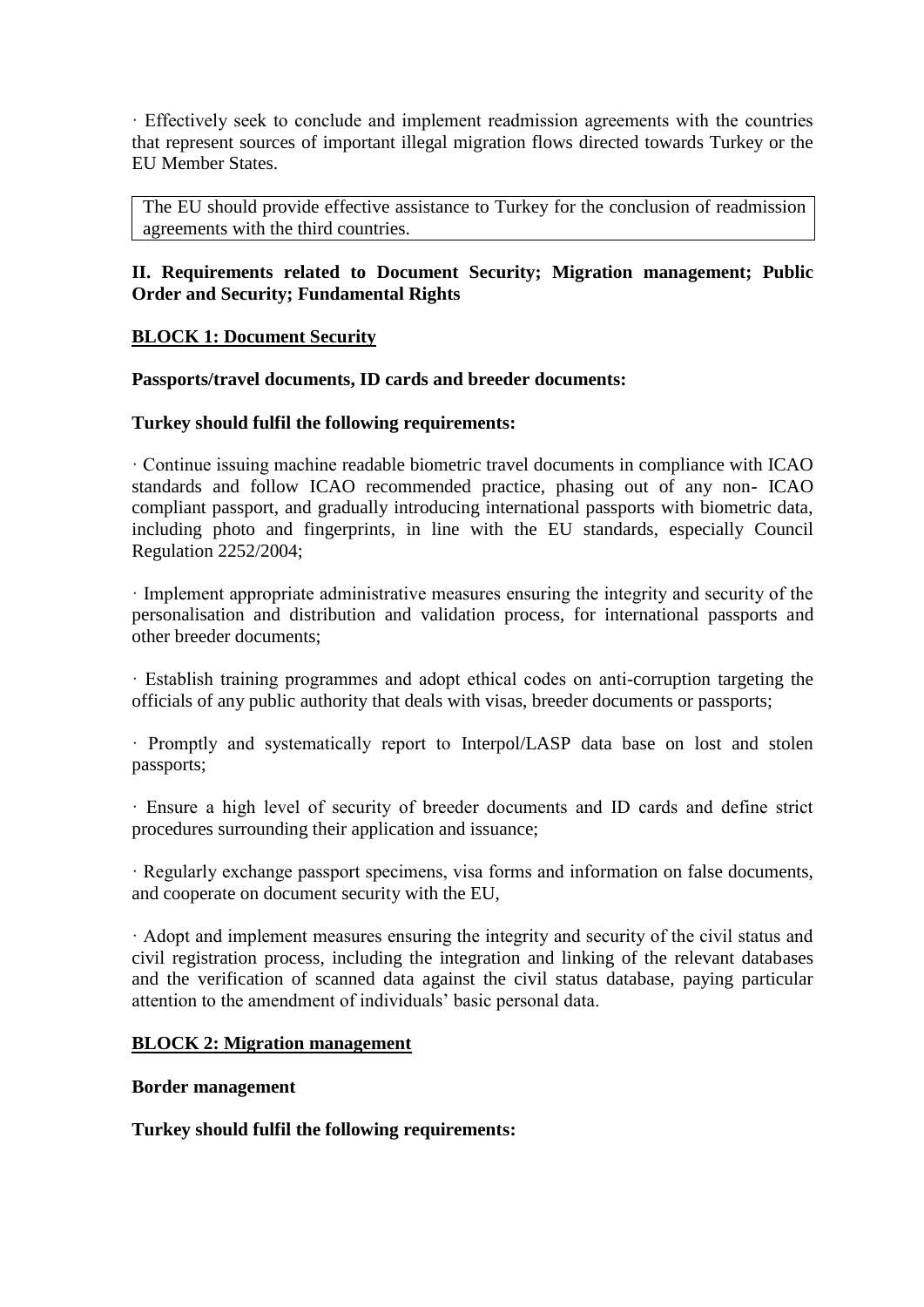· Carry out adequate border checks and border surveillance along all the borders of the country, especially along the borders with EU member states, in such a manner that it will cause a significant and sustained reduction of the number of persons managing to illegally cross the Turkish borders either for entering or for exiting Turkey;

· Adopt and effectively implement legislation governing the movement of persons at the external borders, as well as legislation on the organisation of the border authorities and their functions, in accordance with the "National Action Plan for the Implementation of Turkey's Integrated Border Management strategy", approved on by Turkish authorities on 27th March 2006, and in line with the principles and best practices enshrined in the EU Schengen Border Code and the EU Schengen Catalogue;

Turkey will consider the principles and best practices enshrined in the EU Schengen Border Code and the EU Schengen Catalogue.

· Take the necessary budgetary and other administrative measures ensuring the deployment at the border crossing posts and along all the borders of the country, especially on the borders with the EU member states, of well-trained and qualified border guards (in sufficient number), as well as the availability of efficient infrastructure, equipment and IT technology, including through a more extensive use of surveillance equipment, in particular electronic means, mobile and fixed, video surveillance, infrared cameras and other sensor systems;

The phrase "all the borders" stated in  $2<sup>nd</sup>$  and 3rd paragraphs above by definition, includes "borders with EU member states" as well. Turkey stresses that the sea borders between Turkey and Greece have not been delimitated. Therefore it is expected that the Commission take this fact into account in its assessments.

· Enhance cooperation and information exchange between the staff and bodies in charge of border management, the custom service and the other law enforcement agencies, in view of enhancing the capacity to collect intelligence, to use human and technical resources efficiently, and to act in a coordinated manner;

· Establish training programmes and adopt ethical codes on anti-corruption targeting the border guards, customs and other officials involved in the border management;

· Implement in an effective manner the Memorandum of Understanding signed with FRONTEX, including by developing joint cooperation initiatives and exchanging data and risks analysis;

**·** Ensure that border management is carried out in accordance with the international refugee law, in full respect of the principle of non-refoulement and effectively allowing the persons in need of international protection to have access to asylum procedures.

The International Refugee Law is irrelevant in this context. Turkey already respects and ensures with its new Law on Foreigners and International Protection, compliance with the non-refoulement principle as well as access to asylum procedures for the persons in need of international protection.

· Ensure adequate cooperation with the neighbouring EU Member States, aiming in particular at reinforcing the management of the borders with EU Member States.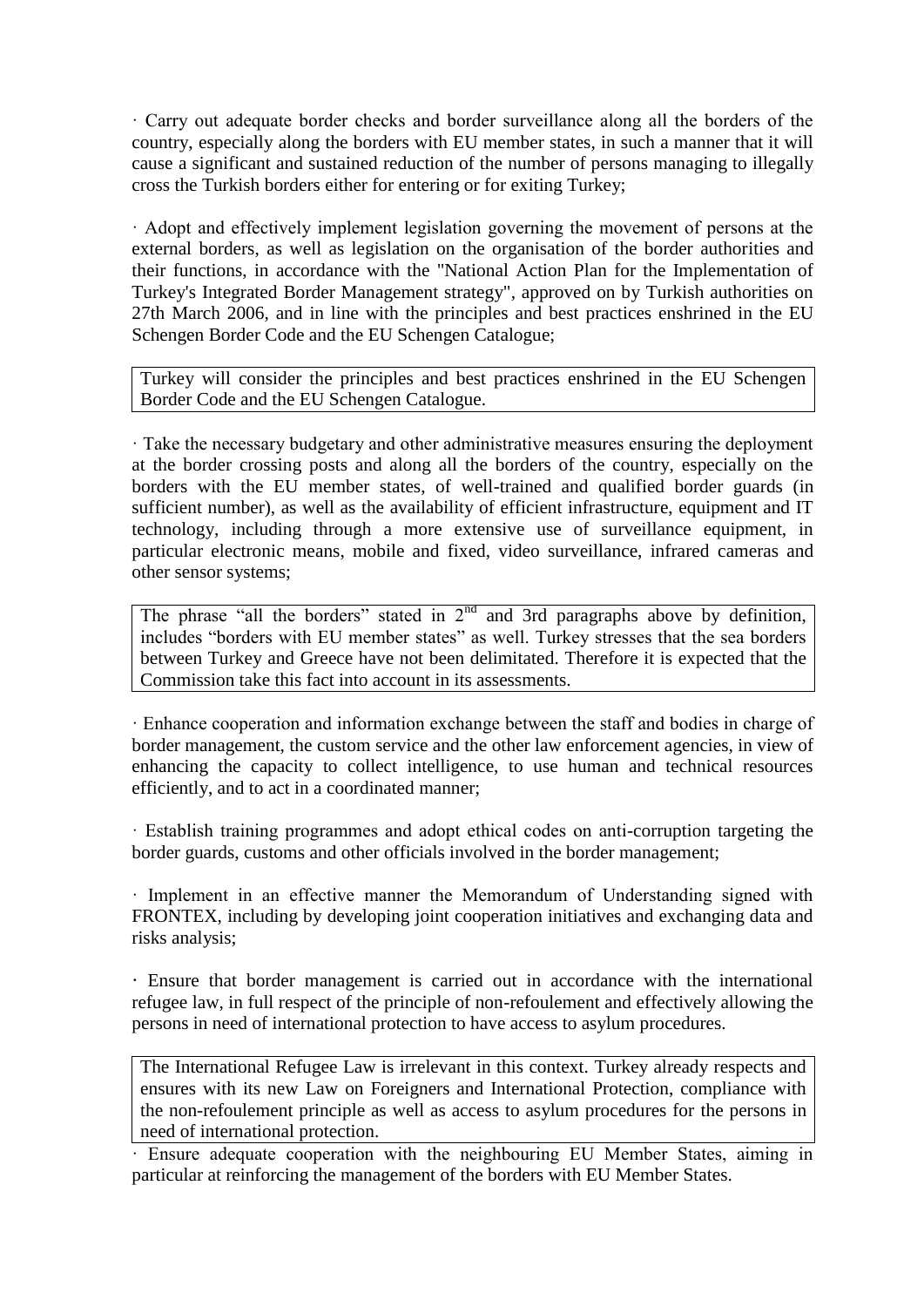In the document titled "A Broader Dialogue and Cooperation Framework on Justice and Home Affairs Between the EU and its Member States and Turkey", in the section "Improving border management" on page 2, it is clearly stated that Turkey's neighboring EU Member States are Greece and Bulgaria. This confirms Turkey's understanding of its neighboring Member States. Turkey understands the reference made in this paragraph is only to the land borders.

## **Visa policy**

## **Turkey should fulfil the following requirements:**

· Enhance training on document security at the consular and border staff of Turkey, and develop and use the Turkish Visa Information System;

· Abolish issuance of visas at the borders as an ordinary procedure for the national of certain non-EU countries and especially for countries representing a high migratory and security risk to the EU;

Turkey has already started to decrease the number of visas issued at the borders.

· Put in use the new Turkish visa stickers with higher security features, and stop using the stamp visas;

· Introduce airport transit visas;

The airport transit visa was already introduced into the Turkish legislation through the adoption of the Law on Foreigners and International Protection.

· Amend the rules on the basis of which Turkey allows the entry into its territory to the nationals of the main countries representing important sources of illegal migration for the EU, in the aim of making the access more difficult for those willing to enter the Turkish territory with the purpose to subsequently attempt to illegally cross the external borders of the EU;

· Pursue the alignment of the EU Turkish visa policy, legislation and administrative capacities towards the EU *acquis*, notably vis-à-vis the main countries representing important sources of illegal migration for the EU;

The alignment of the Turkish Visa regime to that of the EU will be possible only upon Turkey's accession to the EU.

Allow non-discriminatory visa-free access to the Turkish territory for the citizens of all the EU Member States.

Turkey will abolish the existing visa requirement for the citizens of all the EU Member States only in parallel with the acquisition by Turkish citizens of the right of visa-free travel to within the EU territories, including non-Schengen countries.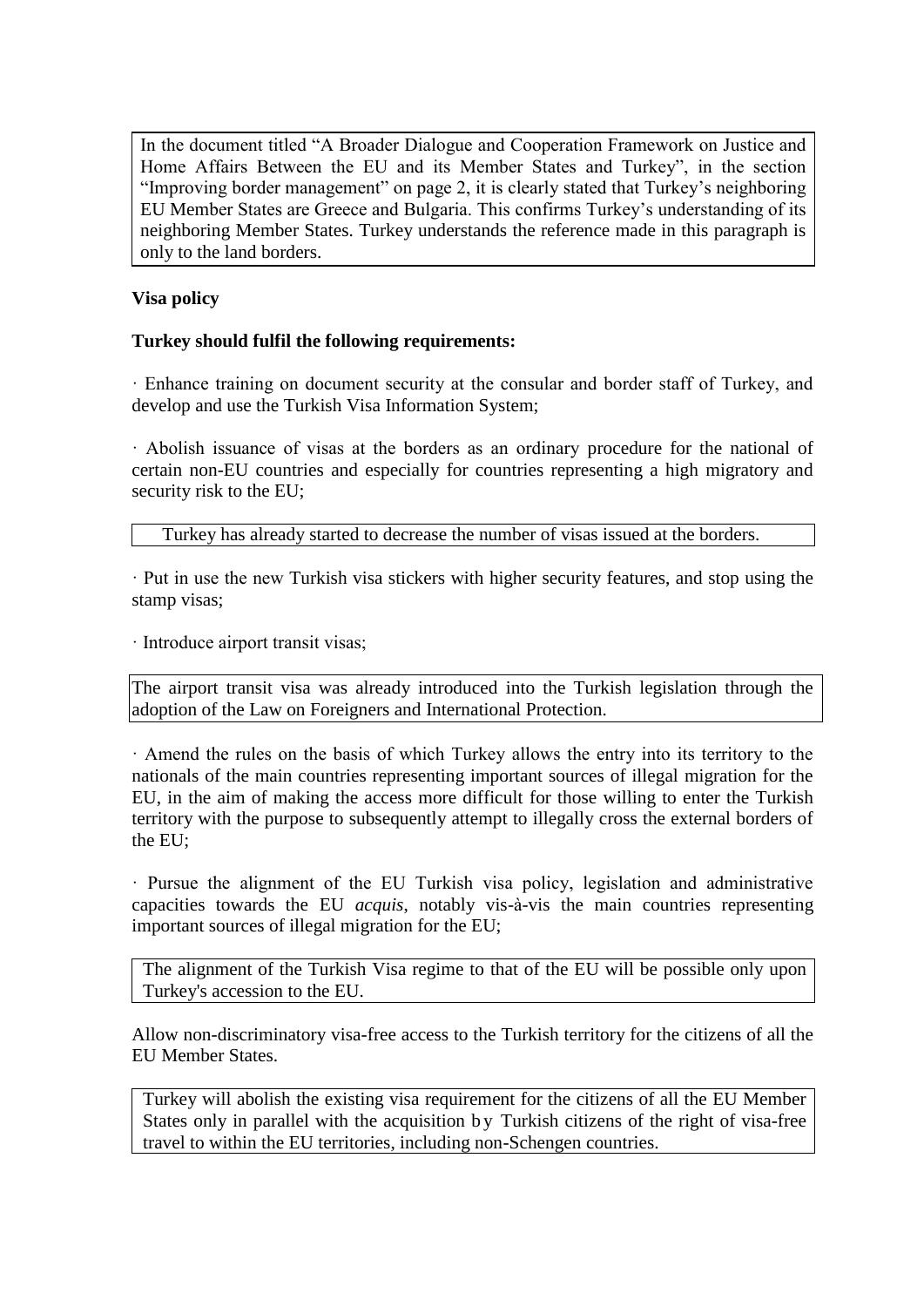## **Carriers' responsibility**

## **Turkey should fulfil the following requirements:**

· Adopt and effectively implement the legislation on carriers' responsibility defining sanctions.

## **International Protection**

### **Turkey should fulfil the following requirements:**

· Adopt and effectively implement legislation and implementing provisions, in compliance with the EU *acquis* and with the standards set by the Geneva Convention of 1951 on refugees and its 1967 Protocol, thus excluding any geographical limitation, so as to ensuring the respect of the principle of non-refoulement, taking into account also the European Convention on Human Rights, the possibility to lodge an asylum request and to obtain the refugee status protection or a subsidiary form of protection for any person in need of international protection, and allowing the UNHCR to effectively fulfil its mandate on the Turkish territory without restrictions;

Turkey will consider to lift geographical limitation to the Geneva Convention upon her accession to the EU.

· Establish a specialised body responsible for the refugee status determination procedures with the possibility for an effective remedy in fact and law before a court or tribunal as well as for ensuring the protection and assistance of asylum seekers and refugees, and provide that body and its staff with adequate working capacity and training;

· Provide adequate infrastructures and sufficient human resources and funds ensuring a decent reception and protection of the rights and dignity of asylum seekers and refugees;

**·** Persons who are granted a refugee status should be given the possibility to self-sustain, to access to public services, enjoy social rights and be put in the condition to integrate in Turkey.

The Law on Foreigners and International Protection ensures access to rights and cohesion/harmonization activities for applicants and beneficiaries of international protection. The cohesion/harmonization activities are, by the Law, envisaged to be on a voluntary basis.

The implementation of the Readmission Agreement should not pose any legislative and practical obstacles to the right of asylum seekers to submit asylum or protection applications in EU member states. During the period on which the Turkey-EU readmission agreement is in force, the scope of the agreement, with reference to irregular migrants that are third country nationals and that reached the EU territory directly coming from the Turkish territory, should be clearly limited to those, that either did not lodge an international protection to the authorities of the EU Member State which apprehended them, or whose asylum request lodged to the authorities of an EU Member State was thoroughly assessed by the latter against its merit and eventually rejected. Therefore, as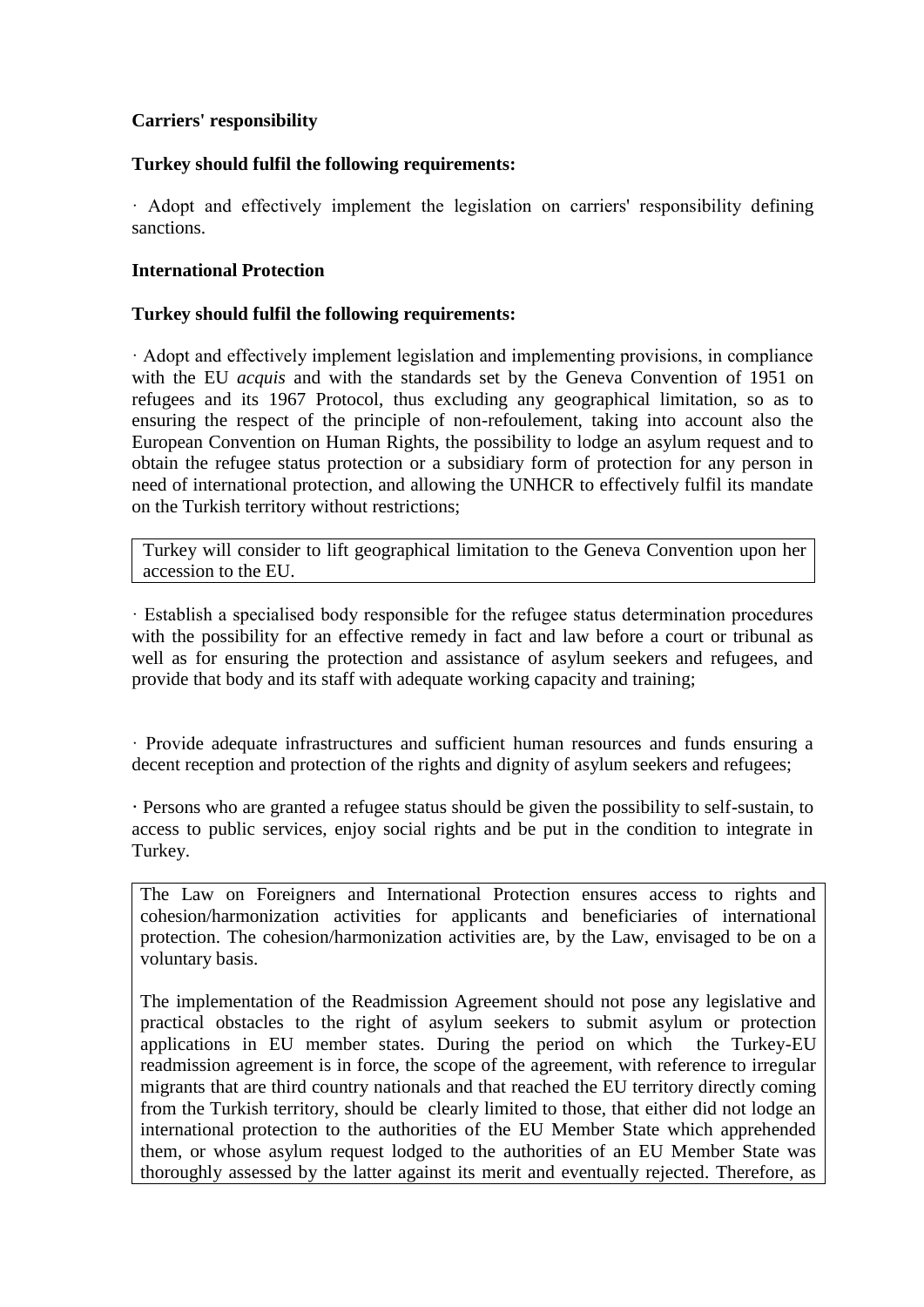the Agreement is being concluded in a moment when Turkey is not considered by the EU as a "safe third country of asylum'', the scope of the Agreement should not be interpreted broadly so as to include asylum seekers whose applications are denied on the basis of "safe third country" principle.

## **Illegal Migration**

### **Turkey should fulfil the following requirements:**

· Adopt and implement legislation providing for an effective migration management and including rules aligned with the EU and the Council of Europe standards, on the entry, exit, short and long-term stay of foreigners and the members of their family, as well as on the reception, return and rights of the foreigners having been found entering or residing in Turkey illegally;

· Set up and start to apply a mechanism for the monitoring of migration flows, with data both on regular and illegal migration; establish bodies responsible for collection and analysis of data on migration stocks and flows; and develop situational picture on illegal migration flows at national, regional and local level, as well as on the different countries of origin of the illegal migration, including implementation of risk analysis and intelligence;

· Address the pull factors facilitating illegal migration flows into the country, and take measures improving the capacity to investigate cases of organised or facilitated illegal migration;

The EU shall provide effective assistance to Turkey for the conclusion of readmission agreements with the third countries.

**·** Effectively seek to conclude and implement readmission agreements with the countries that represent sources of important illegal migration flows directed towards Turkey or the EU Member States;

· Ensure sufficient financial and human resources for effective migration management, including also adequate training programs;

· Ensure effective expulsion of illegally residing third country nationals from its territory;

· Establish the conditions allowing a voluntary return to the third country nationals expelled from its country and willing to use this modality;

· Provide adequate infrastructure (including detention centres) and strengthen responsible bodies to ensure effective expulsion of illegally residing and/or transiting third country nationals from the Turkish territory, while offering all the needed legal aid, as well as social and psychological assistance, and decent and fair detention conditions and removal procedures, to the returnees.

The EU shall provide sufficient financial resources and technical assistance to Turkey on fight against illegal migration such as the possibility to benefit from the existing EU instruments and programmes (i.e. the Asylum and Migration Fund and the Internal Security Fund) serving EU Member States.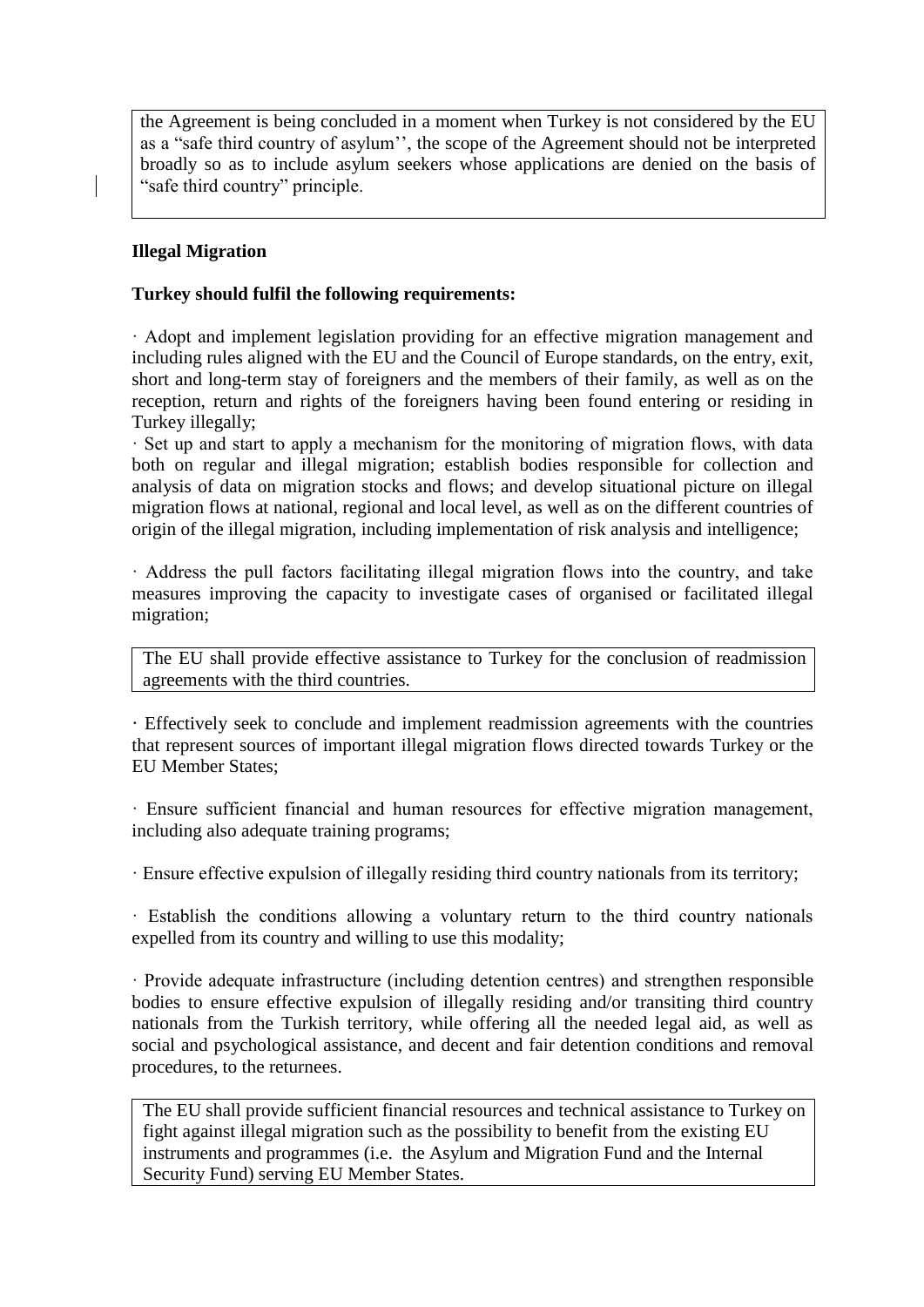## **BLOCK 3: Public order and security**

## **Preventing and fighting organised crime, terrorism and corruption**

### **Turkey should fulfil the following requirements:**

Turkey will sign and ratify the Council of Europe Conventions directly related to the implementation of the Readmission Agreement and visa liberalisation process.

· Continue and complete the implementation of its National Strategy and Action Plan for the fight against organised crime (in particular cross-border aspects) and ensure adequate human and financial resources for its implementation;

· Sign and ratify the Council of Europe's Convention on Action against Human Trafficking as well as adopt and effectively implement legislation including provisions aligned on the standards set by this Convention as well as by the EU *acquis* related to the prevention of the trafficking in human beings, the prosecution of traffickers, and the protection and assistance of their victims;

· Provide adequate infrastructures and sufficient human resources and funds ensuring a decent reception and protection of the rights and dignity of victims of trafficking, and supporting their social and professional reintegration;

**·** Ratify the Council of Europe Convention on Laundering, Search, Seizure and Confiscation of the Proceeds from Crime and on the Financing of Terrorism (CETS 198) and transpose its provisions into the internal legislation and adopt and effectively enact legislation allowing to meet the requirements of this Convention as well as the recommendations of the Financial Action Task Force (FATF) on establishing a system on the freezing of assets and a definition of the financing of terrorism;

**·** Ratify the Council of Europe Convention on Cybercrime and adopt legislations and implement measures allowing to enact this Convention;

· Continue implementing the National Strategy and the Action Plans against Drugs and Drug Addiction and develop cooperation with the European Monitoring Centre for Drugs and Drug Addiction (EMCDDA);

· Continue implementing the National Strategy and the Action Plan on Fight against Corruption and the recommendations of GRECO (I, II and III. Evaluation Round).

### **Judicial co-operation**

### **Turkey should fulfil the following requirements:**

Turkey will sign and ratify Council of Europe Conventions and other international conventions directly related to the judicial cooperation in criminal matters within the framework of the visa liberalisation process.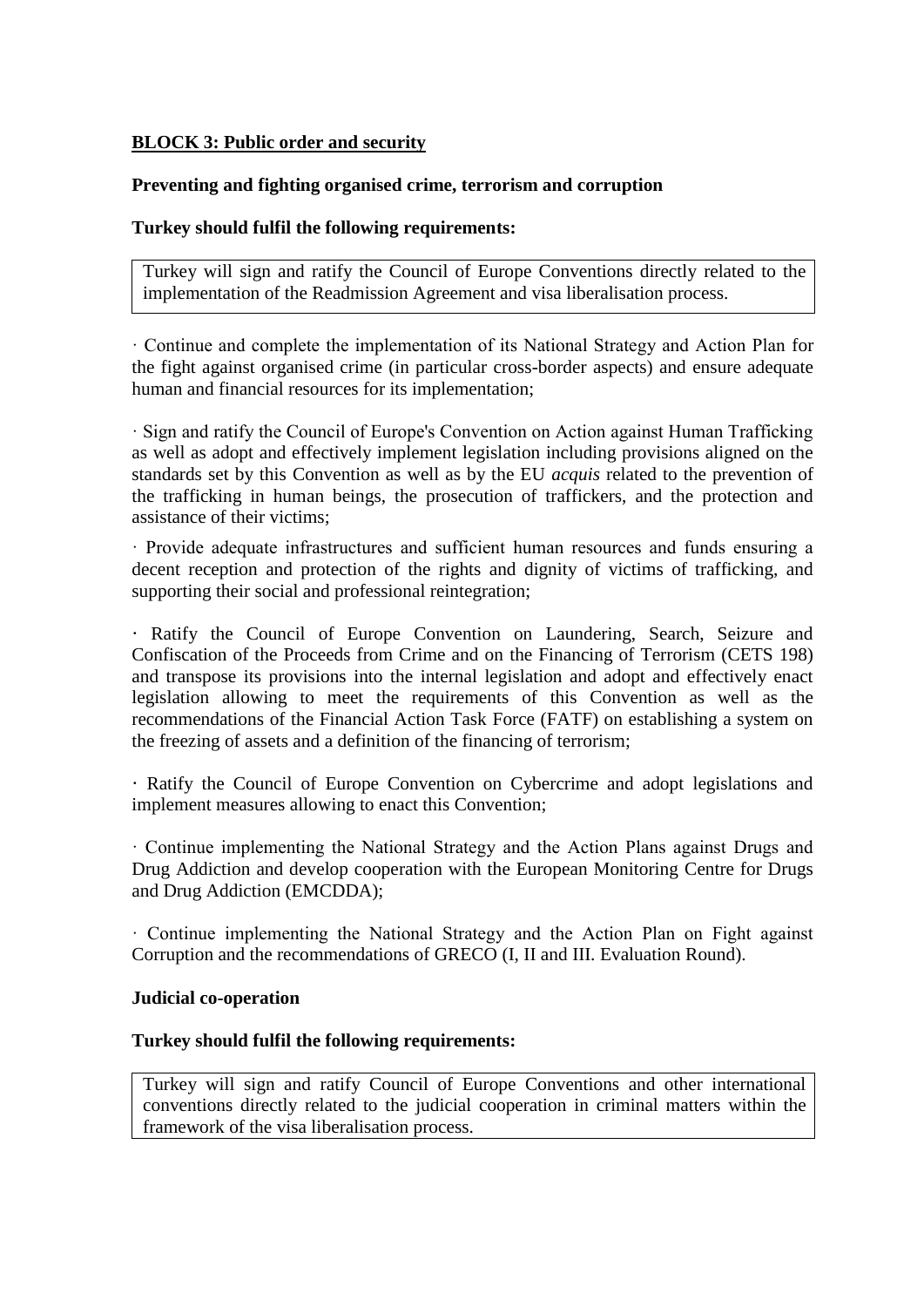**·** Implement and comply with international conventions concerning judicial cooperation in criminal matters (in particular the Council of Europe Convention on extradition (n.24 of 1957, including the not yet implemented additional protocols of 1975, 2010 and 2012), on mutual assistance on criminal matters (n.30 of 1959 , including the not yet implemented additional protocol of 2001), and on the transfer of sentenced persons (n.112 of 1983, including the not yet implemented additional protocol of 1997);

· Take measures aimed at improving the efficiency of judicial co-operation in criminal matters of judges and prosecutors with the EU Member States and with countries in the region;

**·** Develop working relations with EUROJUST;

**·** Continue implementing the 1980 Hague Convention on civil aspects of the international child abduction, and accede to the 1996 Hague Convention on Jurisdiction, applicable law, recognition, enforcement and co-operation in respect of parental responsibility and measures for the protection of children, as well as to the 2007 Hague Convention on the international recovery of child support and others form of maintenance;

· Provide effective judicial cooperation in criminal matters to all the EU Member States, including in extradition matters inter alia by promoting direct contacts between central authorities.

### **Law enforcement co-operation**

### **Turkey should fulfil the following requirements:**

· Take necessary steps to ensure effective and efficient law enforcement co-operation among relevant national agencies - especially border guards, police, customs officers through full interagency collaboration in the field of intelligence and information exchange - as well as cooperation with the judicial authorities;

· Reinforce regional law enforcement services co-operation and implement bilateral and multilateral operational cooperation agreements, including by on time sharing of relevant information with competent law enforcement authorities of EU Member States;

· Improve the operational and special investigative quality and capacity of law enforcement services to tackle more efficiently serious, as well as cross-border crime including identity and travel document fraud;

· Effectively cooperate with OLAF and EUROPOL in protecting the Euro against counterfeiting;

· Strengthen the capacities of the Turkish Financial Crimes Investigation Board (MASAK) and develop its cooperation with other Financial Intelligence Units within the EU Member States:

· Continue implementing the Strategic Agreement with EUROPOL;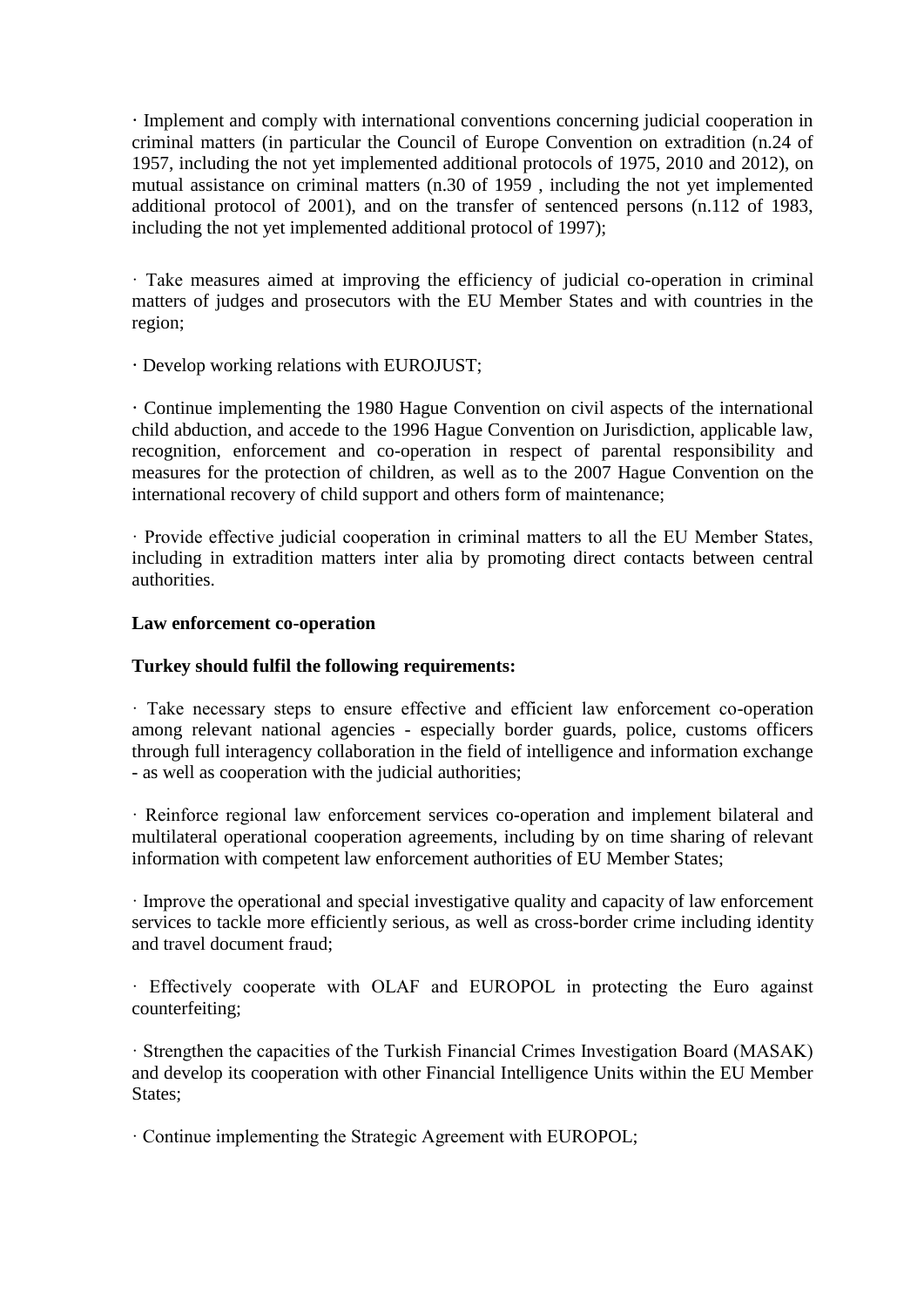· Conclude with EUROPOL and fully and effectively implement an Operational Cooperation Agreement.

### **Data protection**

## **Turkey should fulfil the following requirements:**

· Sign, ratify and implement relevant international conventions, in particular the Council of Europe Convention for the Protection of Individuals with regard to Automatic Processing of Personal Data of 1981 and its additional Protocol n.181;

· Adopt and implement legislation on the protection of personal data in line with the EU standards, in particular as regards the independence of the authority in charge of ensuring the protection of personal data.

### **BLOCK 4: Fundamental Rights**

### **Freedom of movement of the citizens of Turkey:**

### **Turkey should fulfil the following requirements:**

· Ensure that freedom of movement of citizens of Turkey is not subject to unjustified restrictions, including measures of a discriminatory nature, based on any ground such as sex, race, colour, ethnic or social origin, genetic features, language, religion or belief, political or any other opinion, membership of a national minority, property, birth, disability, age or sexual orientation. Carry out related full investigations when needed.

### **Conditions and procedures for the issue of identity documents**

### **Turkey should fulfil the following requirements:**

· Provide information about the conditions and circumstances for the acquisition of Turkish citizenship

· Provide information about the conditions for changing personal data;

·Ensure full and effective access to travel and identity documents for all citizens including women, children, people with disabilities, persons belonging to minorities, internally displaced people, and other vulnerable groups;

· Ensure full and effective access to identity documents for the refugees and stateless persons residing in Turkey.

· Provide accessible information on registration requirements to foreigners wishing to reside in Turkey, and ensure equal and transparent implementation of respective legislation.

### **Citizens' rights and respect for and protection of minorities**

**Turkey should fulfil the following requirements:**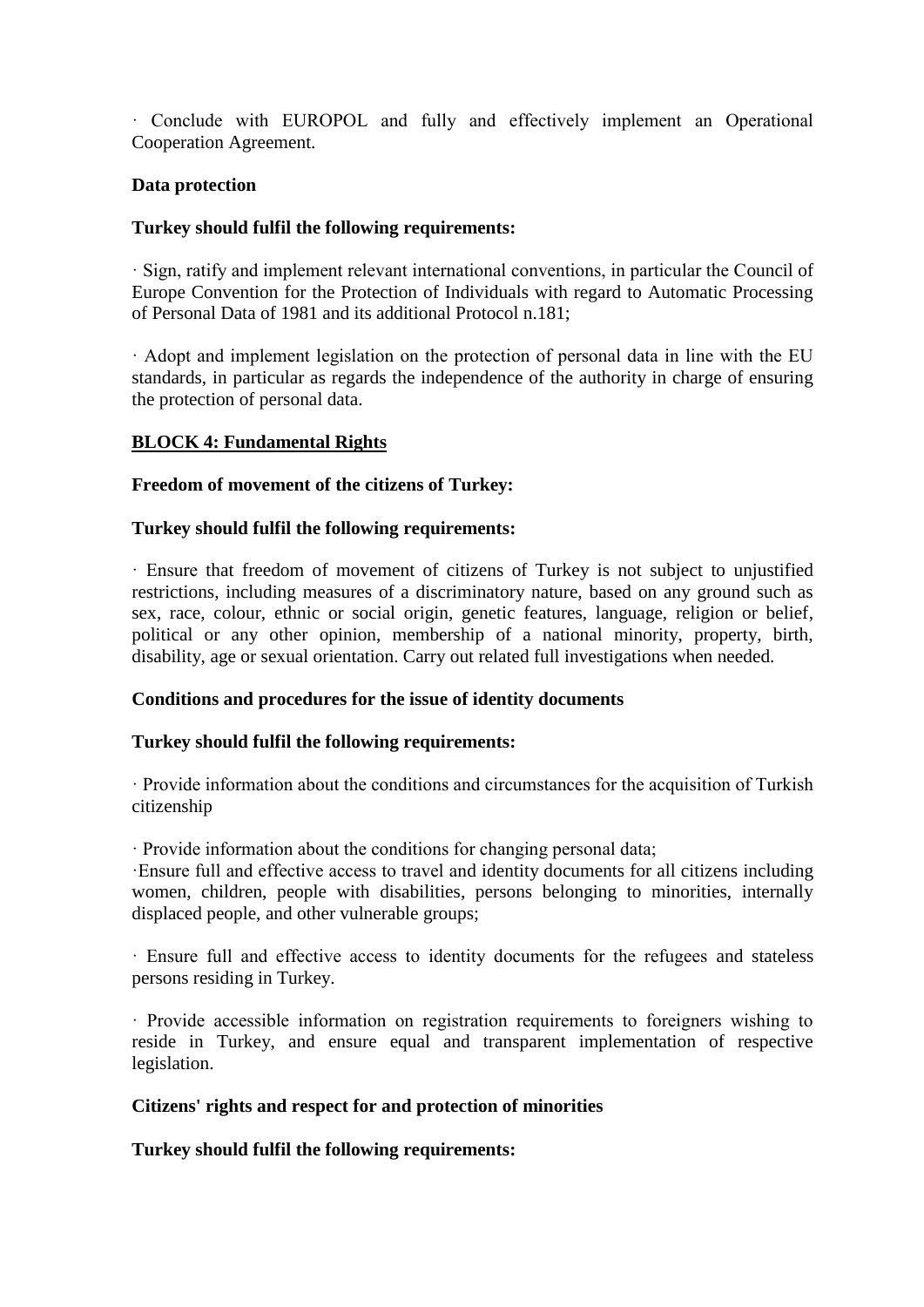**·** Develop and implement policies addressing effectively the condition of the Roma social exclusion, marginalisation and discrimination in access to education and health services, as well as its difficulty to access to identity cards, housing, employment and participation in public life;

· Ratify the additional Protocols n.4 and 7 to the European Convention on Human Rights (ECHR);

. Revise - in line with the ECHR and with the European Court of Human Rights (ECtHR) case law, the EU *acquis* and EU Member States practices - the legal framework as regards organised crime and terrorism, as well as its interpretation by the courts and by the security forces and the law enforcement agencies, so as to ensure the right to liberty and security, the right to a fair trial and freedom of expression, of assembly and association in practice.

Turkey has sufficiently fulfilled the political criteria and started the accession negotiations with the EU. Turkey considers therefore that this title is not directly related with the visa dialogue.

The right of free movement of the Turkish citizens within their country is a constitutionally guaranteed right and is applied without any discrimination.

Turkey will consider ratifying Protocol n.4 upon accession to the EU. The procedure regarding the ratification of the Additional Protocol n.7 is under consideration. The recently adopted "Law on Foreigners and International protection" addresses already the issues relevant for the visa dialogue contained in the two protocols.

Reference to Roma under the section "respect for and protection of minorities" contradicts with the concept of "minorities" in Turkey, which finds its definition in the Lausanne Peace Treaty.

## **Final remarks**

The present Roadmap includes a list of reforms to be adopted and effectively implemented by Turkey so that the visa obligation may be lifted. These reforms are necessary to ensure the freedom of movement in a secure and predictable manner and were developed on the basis of information available at the time of drafting.

Turkey will be required to undertake continuous, targeted information campaigns aiming to clarify the rights and obligations of visa-free travel, including information on rules regulating access to the EU labour market and liability for any abuse of rights under the visa-free regime.

The Commission will continue to monitor and report to the Council and Member States, as well as the European Parliament, on Turkey's progress in adopting and implementing the measures and fulfilling the requirements set out in this Roadmap, taking into account, *inter alia*, the following performance indicators:

· The visa refusal rate for applicants from Turkey

· The rate of refused entry into the common Schengen area for Turkish citizens;

It is difficult to obtain objective data.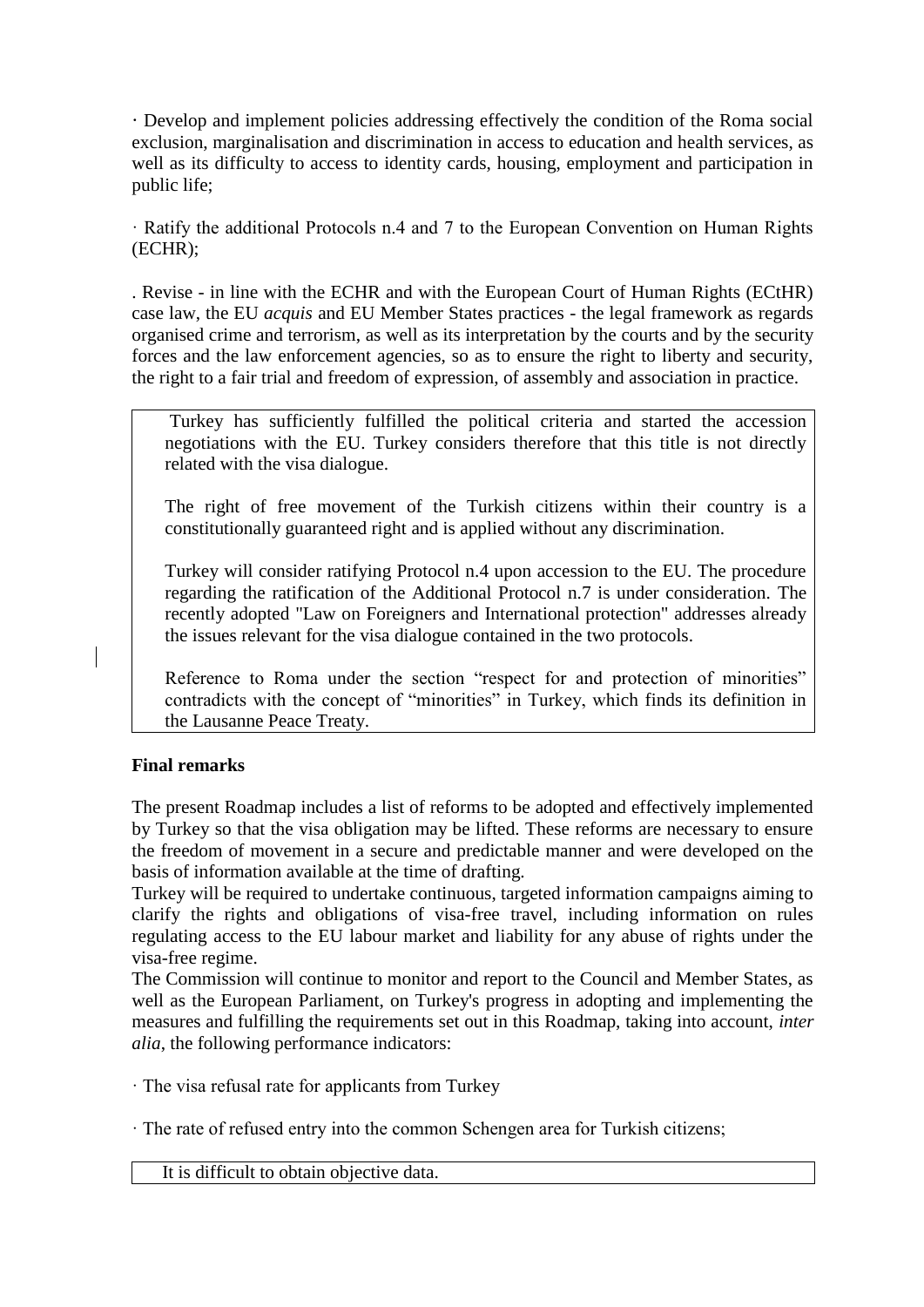**·** The number of Turkish citizens found to be illegally entering into or staying in the territory of the Member States;

It is difficult to obtain objective data.

· The total number of asylum applications from Turkish citizens in the EU Member States;

· The number of readmission applications, including applications of third country nationals, submitted by the Member States to Turkey and which were rejected by the latter.

In the case of justified rejections of Turkey with regard to readmission applications of third country nationals, submitted by the Member States to Turkey, any increase in the number cannot be considered as relevant performance indicator to assess if Turkey fulfills her responsibilities.

· The number of third-country nationals, arrived directly from the territory of Turkey, found trying to illegally cross the EU external borders or illegally staying within the EU territory.

The number of third-country nationals, arrived directly from the territory of Turkey, found trying to illegally cross the EU external borders determined unilaterally cannot serve as an objective performance indicator. In addition, any increase in the numbers of third-country nationals, arrived directly from the territory of Turkey, found trying to illegally cross the EU external borders should not be interpreted as failure of responsibilities by Turkey.

· The number of third-country nationals, arrived to the EU or trying to cross the external borders of the EU, coming directly from the territory of Turkey, that were found with illegal travel documents.

The number of third country nationals, arrived directly from the territory of Turkey, found trying to illegally cross the EU external borders determined unilaterally cannot serve as an objective performance indicator.

· The number of operations carried out by Turkish law enforcement agencies against criminal organisations dealing with trafficking of human beings and smuggling of migrants, as well as the number of apprehended traffickers and smugglers.

The increase or decrease in the number of operations by itself cannot be considered as an objective performance indicator.

A substantial improvement in these performance indicators, over the course of the visa dialogue, will be used as an indicative reference in the Commission's assessments of the expected migratory and security impacts of the liberalisation of the visa regime with Turkey, including at the time when the Commission will present its legislative proposal to lift the visa obligation for Turkish citizens. The Commission will present a proposal to the European Parliament and the Council for the lifting of the visa obligation, by amending Council Regulation (EC) 539/2001 upon fulfilment of all the requirements of the Roadmap.